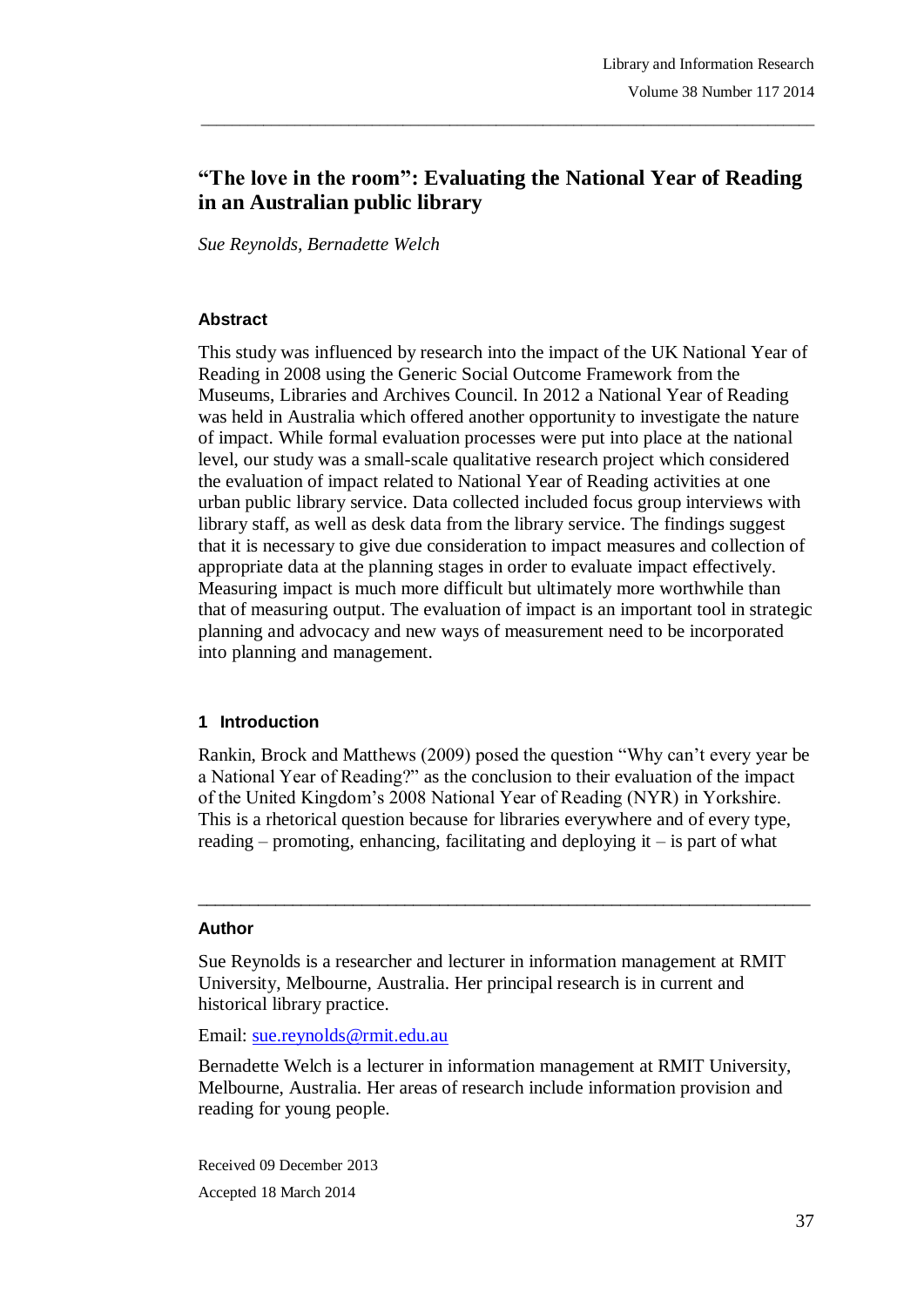they and their clients do every day, every year, regardless of other mandates and imperatives. The research reported here does not replicate the UK project but is a direct result of Rankin's message to Australian researchers that "there's only one year of reading, don't waste the opportunity".

\_\_\_\_\_\_\_\_\_\_\_\_\_\_\_\_\_\_\_\_\_\_\_\_\_\_\_\_\_\_\_\_\_\_\_\_\_\_\_\_\_\_\_\_\_\_\_\_\_\_\_\_\_\_\_\_\_\_\_\_\_\_\_\_\_\_\_\_\_\_\_\_\_\_\_\_\_\_\_

Despite the general focus by libraries on reading, and their advocacy for information literacy (American Library Association, 2013; Australian Library and Information Association, 2006; Chartered Institute of Library and Information Professionals, 2013), literacy rates continue to be a concern around the world (UNESCO Institute for Statistics, 2012; Central Intelligence Agency, 2013), including in Australia (Australian Bureau of Statistics, 2013). In 2012 the National Year of Reading in Australia had the improvement of literacy at its core and was designed to capitalise on, enhance and add extra inspiration to activities already existing around books, reading and literacy. The NYR campaign was conducted under the auspices of the Australian Library and Information Association (ALIA) and directed by the Library Agency.

The year was officially evaluated by researchers from the Centre for Research in Early Childhood at Edith Cowan University funded by the Office for the Arts, Department of Regional Australia, Local Government, Arts and Sport (Barratt-Pugh, Smith and Anderson, 2013). Four examples, one national and three at state or territory level, were used in the official evaluation to represent nationwide involvement in the NYR and the overall response to the opportunities for libraries, and others, presented by the year.

The Australian NYR Snapshot reports that there were "4,000 events, 12,000 online followers, 200,000 participants; \$1.7 million funding, \$5.6 million in kind support, \$26 million media coverage, \$20 return for every \$1 invested" (Love2read, n.d. a). But now that the posters have been taken down, the touring exhibition over and the resident authors and poets departed, what is left apart from the glow of a successful year and some impressive statistics?

### **2 Methodology**

This paper reports a small-scale qualitative research project which considered the evaluation of the National Year of Reading in Australia in 2012 within a large public library service in a major Australian city. A wide range of programs and activities was considered as viewed by staff directly involved with their design and delivery during the NYR. Data was collected from multiple participants from two different branch libraries through the conduct of semi-structured focus groups during 2012. Further data (for example, door counts) was provided by the participating library service. Focus group participants were identified by branch library managers and then invited to be involved in the research. Three focus groups were conducted in order to consider the views of library staff involved with local NYR planning and activities: one early in the NYR, and two other interviews towards the end of the year. Each focus group was made up of different participants from three branch libraries. Focus group participation depended on the level of involvement with NYR relevant to the time of the scheduled focus group; there were seven participants in total. Ethics approval was sought and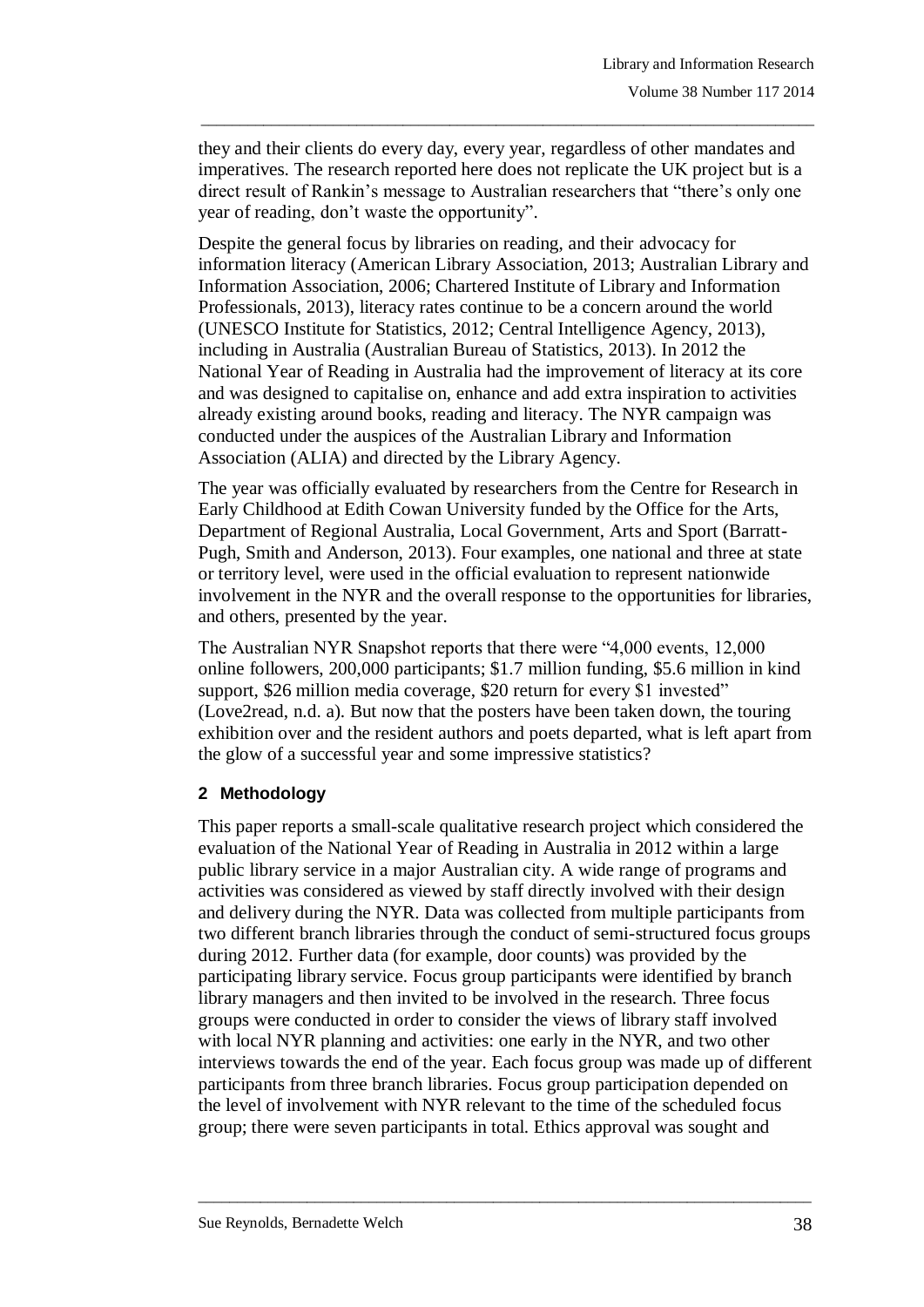granted by the RMIT University College of Business Human Ethics Advisory Network prior to the commencement of the research project.

\_\_\_\_\_\_\_\_\_\_\_\_\_\_\_\_\_\_\_\_\_\_\_\_\_\_\_\_\_\_\_\_\_\_\_\_\_\_\_\_\_\_\_\_\_\_\_\_\_\_\_\_\_\_\_\_\_\_\_\_\_\_\_\_\_\_\_\_\_\_\_\_\_\_\_\_\_\_\_

Analysis of the data is directly linked to the themes of the national evaluation of the NYR, and provided in this research as part of a narrative summary. The researchers have used the selected library service as the basis for reflecting on how the NYR was evaluated in one library service. Evaluation of the library was considered in relation to the general aims of the NYR in Australia and in comparison with the findings of the NYR evaluation project conducted with a national focus. The library service's own aims for the year are also considered. The objectives of this research project were to:

- Consider the outcomes of NYR activities in one library service;
- Compare the outcomes of the library service under consideration with the conclusions determined by the national NYR evaluation project;
- Consider currently available impact evaluation techniques/strategies for their usefulness in the library service being investigated and library service evaluation generally.

#### **2.1 Research and focus group questions**

The research questions and consequent questions for the focus groups were developed using the conclusions reached by the national evaluation of the National Year of Reading as a framework. These conclusions are given later in this paper but the research questions were:

- 1. Did the national NYR framework support local NYR activities?
- 2. What role did the library play in its community during the NYR?
- 3. Were partnerships important for success?
- 4. Were new target audiences involved, as well as existing target audiences?
- 5. Was evaluation extensive enough?
- 6. Was funding a significant factor?

Focus group participants were asked the following semi-structured questions:

- 1. What are you doing to promote the NYR in your library?
- 2. What opportunities has the NYR framework offered for developing local activities and initiatives?
- 3. In what ways has the NYR changed the way you are supporting your local community?
- 4. Were partnerships with other organizations related to the success of local NYR activities?

- 5. How has the NYR impacted on your work with existing target groups?
- 6. Did the NYR impact on involvement with new target groups?
- 7. How useful was any evaluation you made of NYR activities?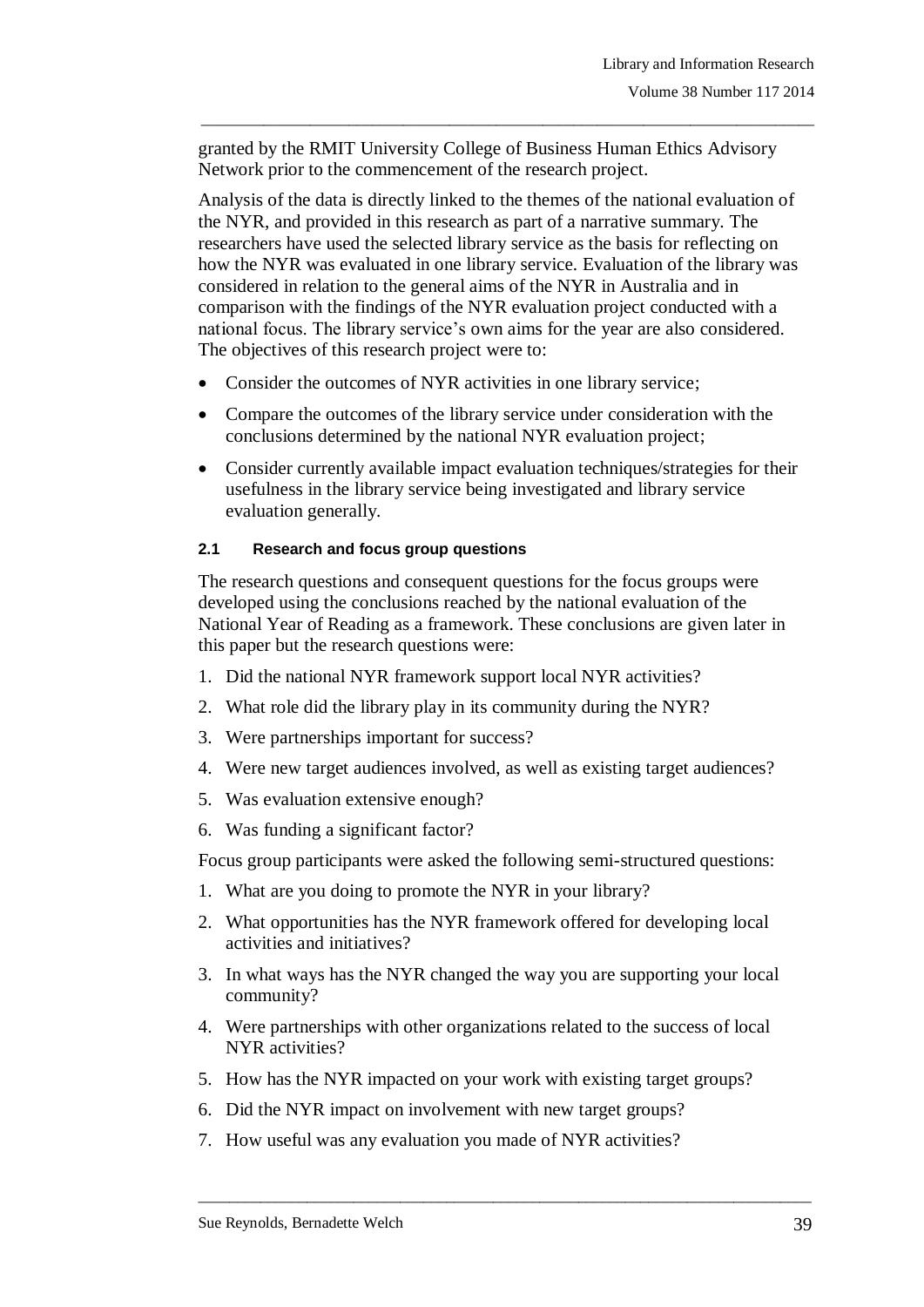8. Was funding for NYR relevant to its success?

#### **2.2 Limitations of the research**

Questions relating to national conclusions regarding national communication, bipartisan support and international interest were not included as research questions due to their lack of relevance to the study of the impact of the NYR at a local level.

\_\_\_\_\_\_\_\_\_\_\_\_\_\_\_\_\_\_\_\_\_\_\_\_\_\_\_\_\_\_\_\_\_\_\_\_\_\_\_\_\_\_\_\_\_\_\_\_\_\_\_\_\_\_\_\_\_\_\_\_\_\_\_\_\_\_\_\_\_\_\_\_\_\_\_\_\_\_\_

#### **3 Measuring impact in libraries**

Measuring impact has always been challenging for social organizations such as libraries. In this accountable age, the quantitative measurement of outputs (for example, loans, visitor statistics) is no longer enough to satisfy funding bodies and governments or to meet on-going planning and advocacy needs. Measurement of impact is seen as a viable method to evidence the contribution of libraries to their communities and to measure the development of their social capital (Markless and Streatfield, 2013). Impact measures can also be used to demonstrate how a specific program or activity has been valued by stakeholders. Impact evaluation is differentiated from the "Input, process, output model" of evaluation where inputs are resources required for a process (such as an activity or program), to produce an output, usually measured quantitatively.

In addition to the fact that impact is often intangible and therefore problematic to measure, another of the difficulties in determining how impact might be measured in libraries is in the varied use and meaning of impact. Terms such as "output", "outcome", "impact", "benefit" and "value" are often used in similar ways (Poll, 2012, 123). Hosseini-Ara and Jones (2013) assert that in order to measure impact libraries have to move beyond traditional evaluative methods, which really measure "outputs", to consideration of "outcomes". Markless and Streatfield (2013), in their seminal text *Evaluating the impact of your library,* prefer to use the term "impact" rather than "outcomes" where impact is the combined effect of inputs, processes and outputs on an individual or group and is measured qualitatively (Markless and Streatfield, 2013).Rooney-Browne, in her extensive discussion of both qualitative and quantitative methods for the measurement of the value of public libraries in the UK, encourages the determination of "common measures, language and practices for collecting and analysing data" (Rooney-Browne, 2011, 39).

One of the aims of an international standard for impact assessment, *Methods and procedures for assessing the impact of libraries*, (ISO/DIS 16439, under discussion, 2013) is to "standardise the terminology and the definitions for impact assessment" (Poll, 2012, 122). Creaser and Spezi (2013, 32) discuss the difficulties of using an outcome-based approach, "seen … as a good proxy for impact". They differentiate between "input/output based", "hybrid" and "outcomes based" measures for public libraries and present a selection of tools which could be used for each method.

Markless and Streatfield (2013) have produced a model which differentiates between "service performance measurement" – assessed in terms of performance data – and "impact on people" – evaluated by designing and collecting impact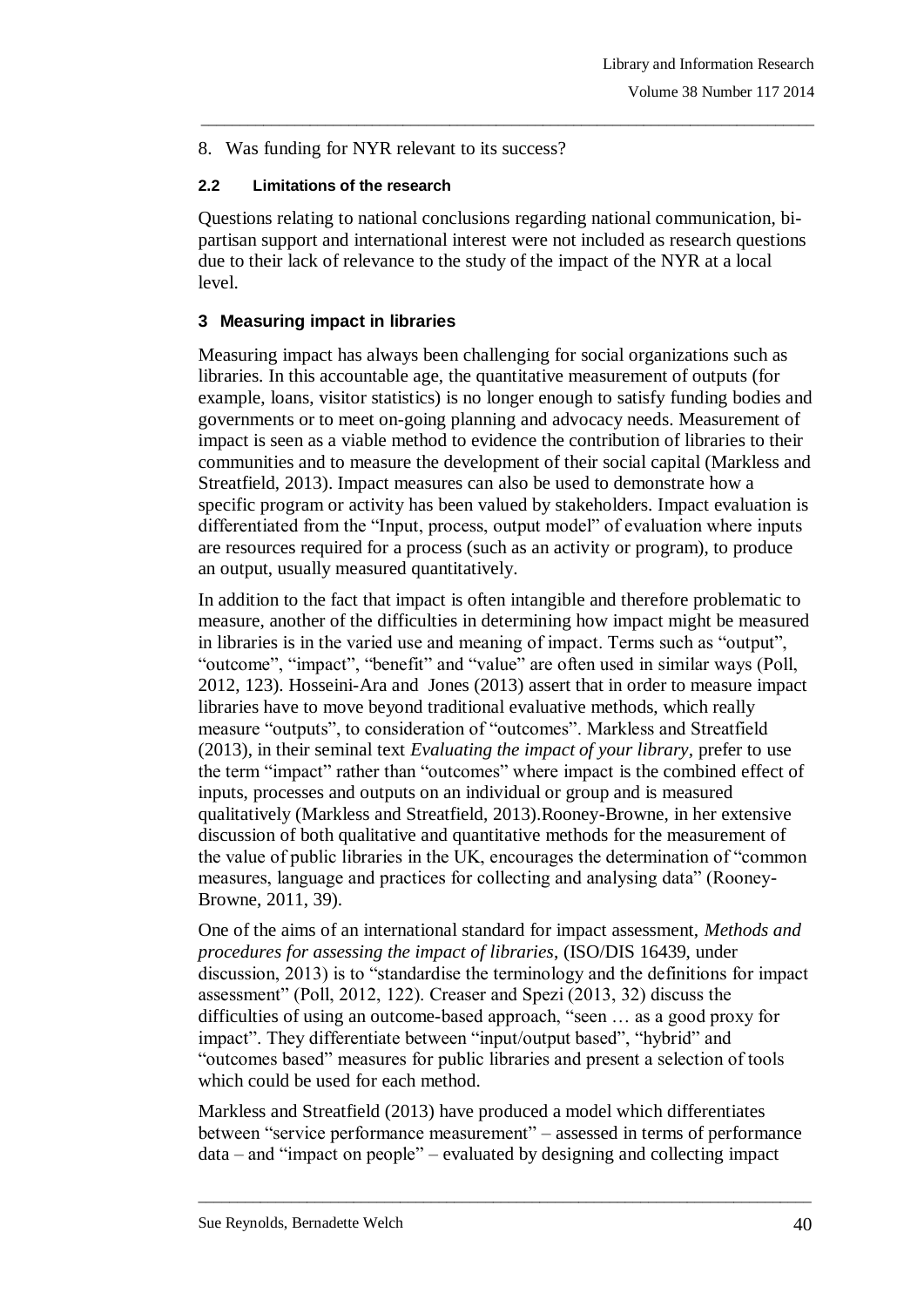indicators as evidence. They stress the need to determine the aims and objectives of what is being considered in terms of impact, and establishing appropriate impact indicators related to these, before planning the activities to be evaluated.

\_\_\_\_\_\_\_\_\_\_\_\_\_\_\_\_\_\_\_\_\_\_\_\_\_\_\_\_\_\_\_\_\_\_\_\_\_\_\_\_\_\_\_\_\_\_\_\_\_\_\_\_\_\_\_\_\_\_\_\_\_\_\_\_\_\_\_\_\_\_\_\_\_\_\_\_\_\_\_

They warn that libraries often start with activities rather than objectives and that it is necessary to "put the impact back into planning" in order to:

*Generate impact indicators that will drive your data collection in areas that will provide you with the elusive evidence of impact that is vital to decision making and real service development.*

(Markless and Streatfield, 2013, 63)

#### **3.1 Frameworks for measuring impact**

In 2008 the UK Department for Culture, Media and Sport (DCMS) commissioned a study of how the impact of library services was measured. The report pointed to the fact that most evaluations were of individual activities, not able to be measured in terms of change over time (BOP Consulting, 2009, 2). The Generic Social Outcomes (GSOs) were developed by the Museums, Libraries and Archives Council (abolished in 2012) as a tool to gather evidence and measure the impact of libraries and other cultural institutions. Rankin, Brock and Matthews (2009) used the GSOs to develop a theoretical framework for analysing the impact of the UK NYR on organisations in Yorkshire based on the three main strands of "Stronger and safer communities", "Health and wellbeing" and "Strengthening public life" (Museums, Libraries and Archives Council, 2008).

These strands can immediately be recognised as relevant to the Australian Library and Information Association's assertion that libraries "build safer, stronger, sustainable communities and contribute to our fair and open Australian way of life" (Australian Library and Information Association, 2011, 5). However, in Australia the measurement of impact, as described by Markless and Streatfield (2013), is yet to be addressed, with most measures of the value of libraries, particularly public libraries, being considered in economic terms (Library Council of New South Wales, 2008; SGS Economics and Planning, 2011; SGS Economics and Planning, 2013; State Library of Queensland, 2012).

The international standard under discussion for "assessing the impact of libraries" (ISO/DIS 16439 (2013)) offers promise for evaluating impact. The draft standard refers to the impact of libraries in terms of influence on people as individuals or collectively. This is similar to the definition of "impact" provided by Markless and Streatfield (2013) as being an effect on an individual or group to produce an outcome. The draft standard describes a sequential model for moving beyond impact to value, where the value of libraries is considered with regard to stakeholders (funding bodies, the government, the public). Library impact is considered in relation to individuals (including library staff), the library itself or its community and social impact; economic value is also considered. The draft international standard emphasises the stages in the model designed by Markless and Streatfield (2013), starting with the library's mission, goals and objectives and directly relating them to the desired impact on the library's community and on society. The draft standard also provides detailed descriptions of methods which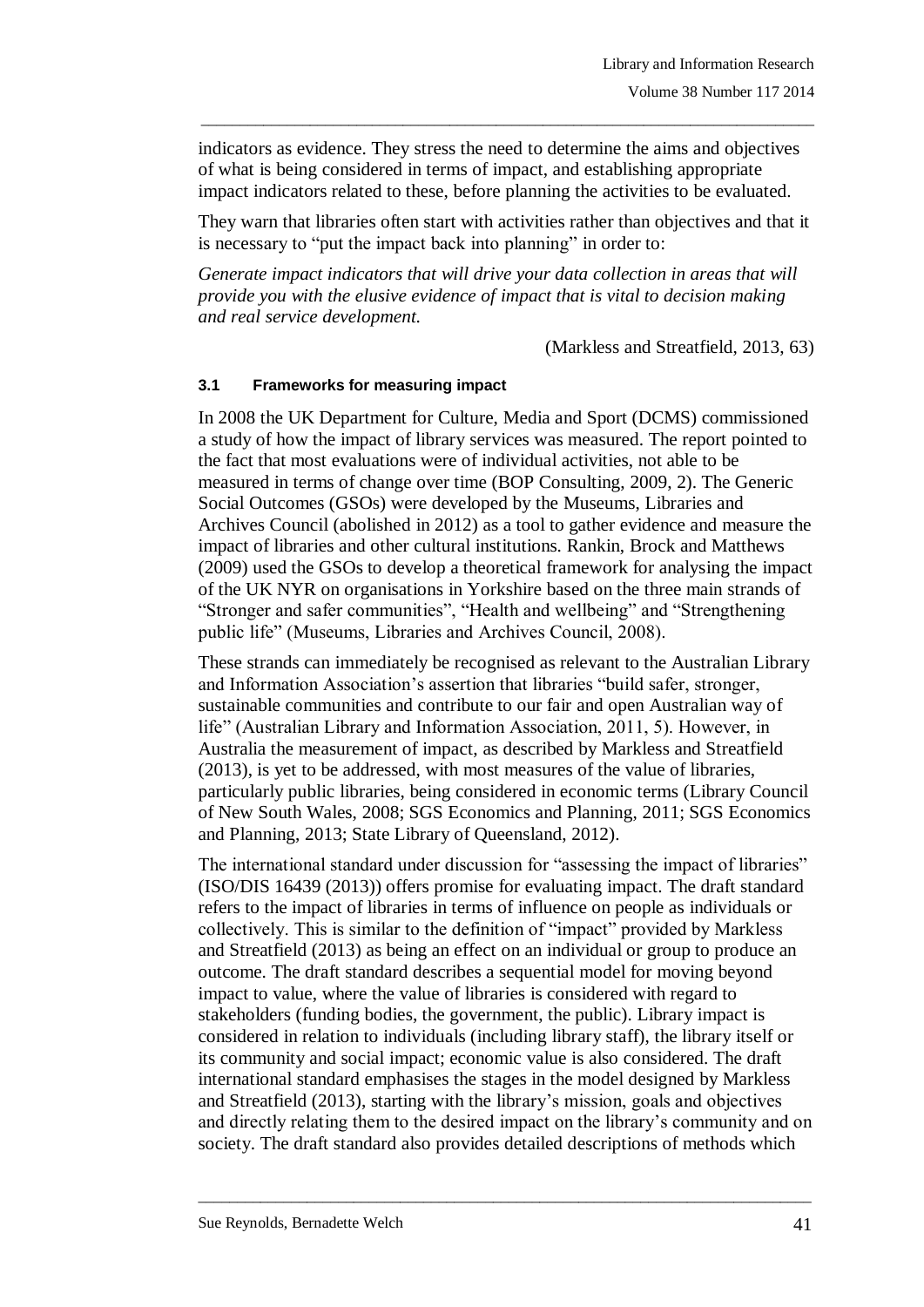can be used by libraries in different sectors to assess impact for planning and promotion, longitudinally, and between libraries, and to underpin political decisions related to libraries.

\_\_\_\_\_\_\_\_\_\_\_\_\_\_\_\_\_\_\_\_\_\_\_\_\_\_\_\_\_\_\_\_\_\_\_\_\_\_\_\_\_\_\_\_\_\_\_\_\_\_\_\_\_\_\_\_\_\_\_\_\_\_\_\_\_\_\_\_\_\_\_\_\_\_\_\_\_\_\_

# **4 Overview of the National Year of Reading and its evaluation**

The rationale for the Australian NYR was the desire to address the apparent low literacy levels in Australia for people of all ages, children to adults. This desire is reflected in the aims of the National Year of Reading:

- *For all Australians to understand the benefits of reading as a life skill and a catalyst for wellbeing;*
- *To promote a reading culture in every home;*
- *To establish the aspirational goal for parents and caregivers to share books with their children every day.*

(Barratt-Pugh, Smith and Anderson, 2013, 8)

The NYR was also to provide "the opportunity to change attitudes and behaviours, and embed a reading culture to benefit current and future generations" (Love2read, n.d. b, 2). This is clearly a statement related to consideration of the impact of the year on the Australian population.

In order to address the stated aims, the NYR implementation strategy was designed as a flat-topped pyramidal structure with four national campaigns as the capstone, state and territory organised events and activities immediately underneath this, and many more events and activities conducted at a local level at the base.

*This framework enabled the generation of support and momentum at a national level, while devolving ownership of local initiatives to the "grass roots' level".*

(Barratt-Pugh, Smith and Anderson, 2013, 3)

Additional to this structural underpinning was a variety of partnerships, either formally established with founder partners, ambassadors and friends, again at national and state or territory level, or locally determined.

### **4.1 National evaluation of the NYR**

The national evaluation of the Australian NYR, conducted by the Centre for Research in Early Childhood Education, Edith Cowan University, Western Australia was based on three questions:

- *1. What is [sic] the nature and outcomes of National Year of Reading partnerships at a national, state, program and event level in relation to the promotion of the importance of reading as a life skill, the importance of a reading culture in the home, and the importance of sharing books with children from birth?*
- *2. How has involvement in the National Year of Reading added value to the outcomes within and between participating organizations that are normally achieved in a year?*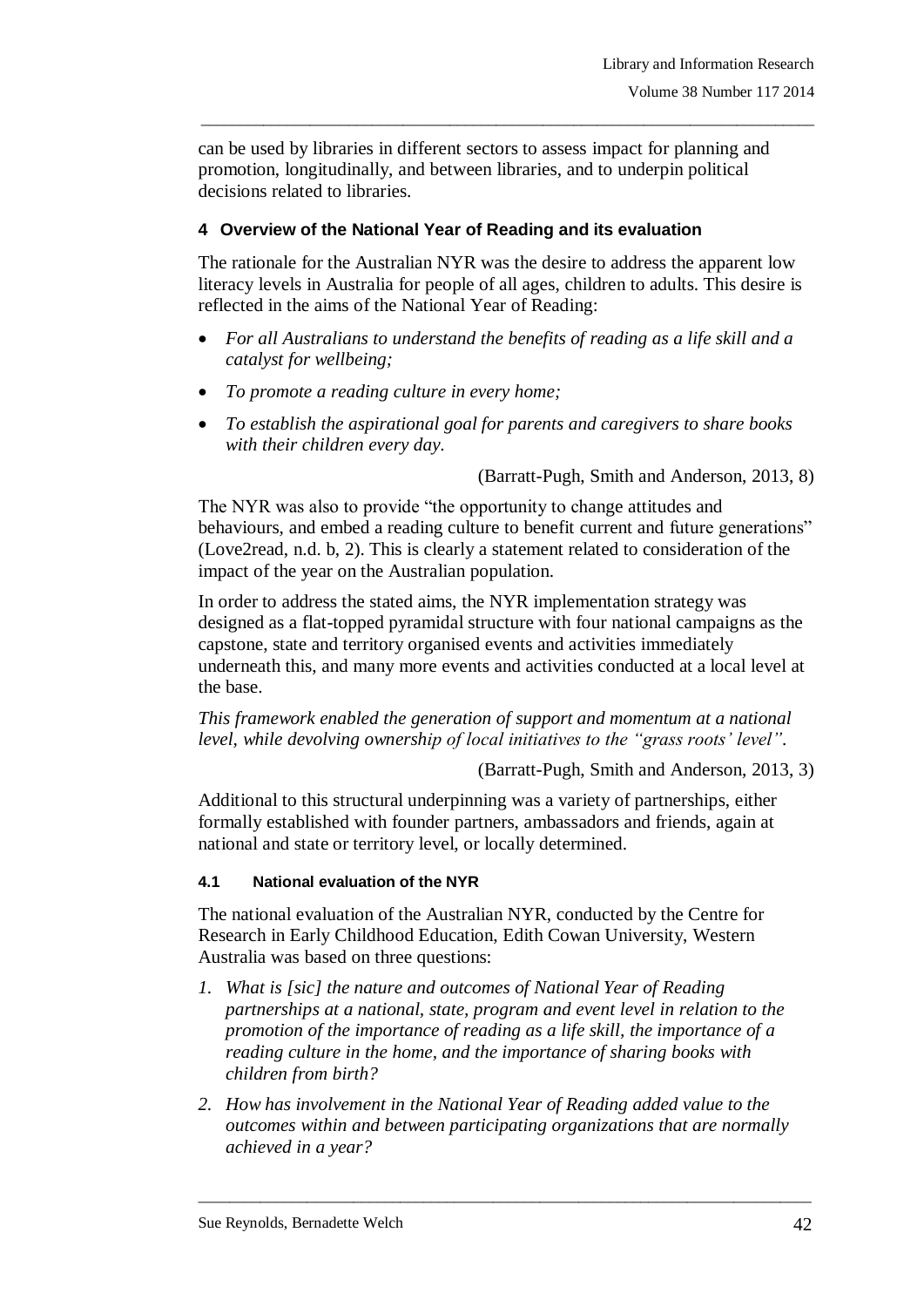*3. How will the partnerships and programs be sustained and developed beyond 2012?*

\_\_\_\_\_\_\_\_\_\_\_\_\_\_\_\_\_\_\_\_\_\_\_\_\_\_\_\_\_\_\_\_\_\_\_\_\_\_\_\_\_\_\_\_\_\_\_\_\_\_\_\_\_\_\_\_\_\_\_\_\_\_\_\_\_\_\_\_\_\_\_\_\_\_\_\_\_\_\_

(Barratt-Pugh, Smith and Anderson, 2013)

Using a qualitative case study approach the national evaluation aimed to explore "the nature, impact and sustainability of the National Year of Reading" (Barratt-Pugh, Smith and Anderson, 2013, 3) and to synthesise the findings in relation to the questions posed above (Barratt-Pugh, Smith and Anderson, 2013, 3). The questions asked for the national evaluation of the NYR in Australia and its aims refer to "impact", "value" and "outcomes" yet the conclusions reached by the evaluation do not address these measures. The conclusions, written in terms of what was achieved were based on process and administration successes. This stance supports the contention that there is confusion over the use of these terms.

The conclusions reached were that:

- The national framework was central to success;
- Libraries were at the heart of NYR;
- Partnerships were crucial;
- Key messages were delivered to both new and target audiences;
- Evaluation needed to be extended;
- National communications were important for partnerships;
- Funding was a significant factor;
- Bi-partisan support was important for the future of the NYR;
- Interest from other countries was generated.

#### **4.2 NYR and its effect on the library service under consideration**

The library service used for this research consists of four physical library branches in urban communities. The main branch library is the busiest public lending library in the state in which it is located. The library service provides spaces, resources, services and activities for target groups which, according to its website, include the unemployed, homeless, age groups from infants to older people, community groups, the staff of the wider local government agency to which it belongs, housebound, low-literacy clients, researchers and students, people with disabilities, culturally and linguistically diverse (CALD) groups and local community groups.

The library service's specific aims during the NYR, also addressed in this paper, were to:

- Increase membership;
- Increase loans:
- Capture qualitative feedback;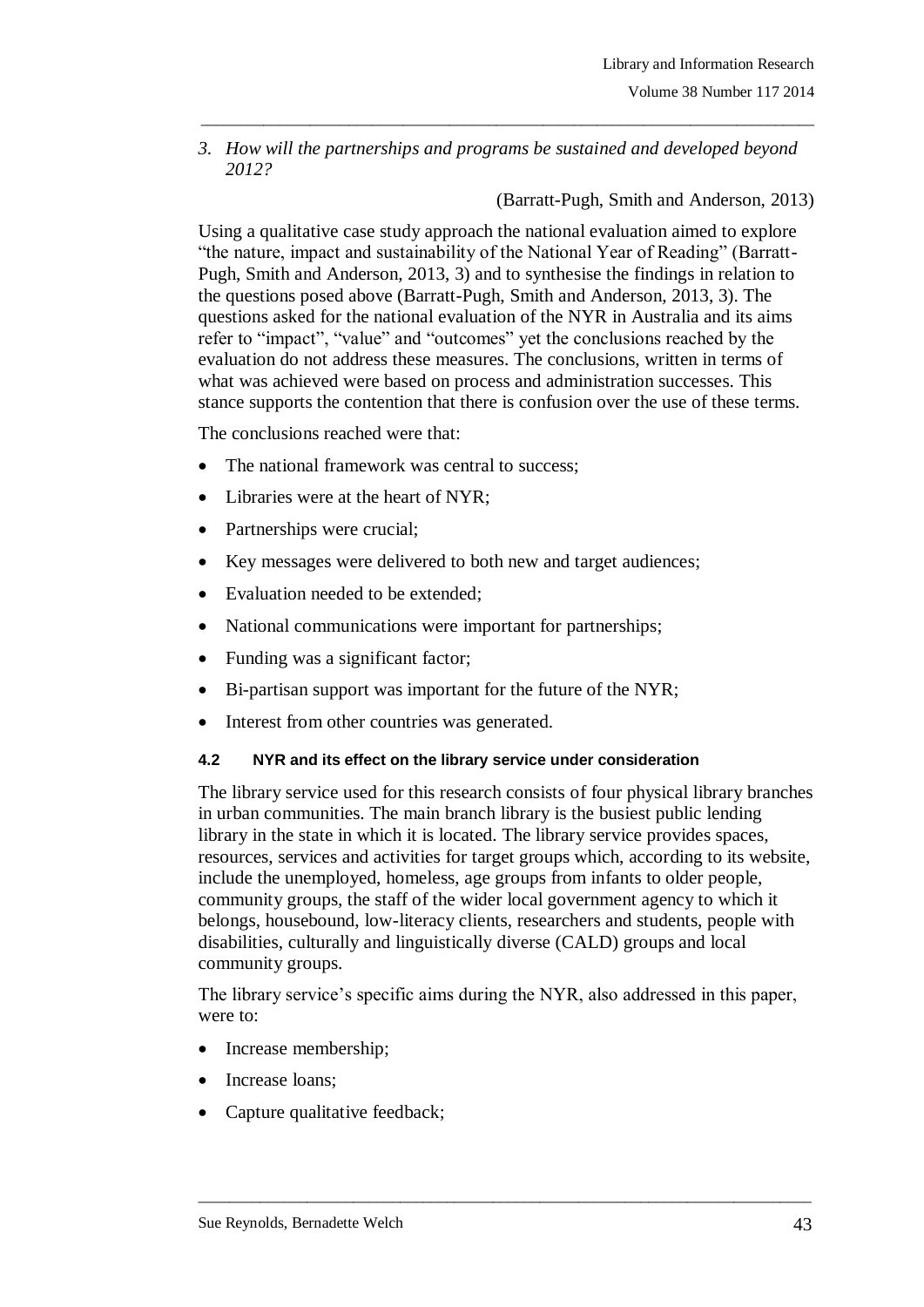Assess the reach to target groups and disadvantaged groups which do not normally use libraries.

\_\_\_\_\_\_\_\_\_\_\_\_\_\_\_\_\_\_\_\_\_\_\_\_\_\_\_\_\_\_\_\_\_\_\_\_\_\_\_\_\_\_\_\_\_\_\_\_\_\_\_\_\_\_\_\_\_\_\_\_\_\_\_\_\_\_\_\_\_\_\_\_\_\_\_\_\_\_\_

Prior to the commencement of the NYR, the library service under consideration here had a number of meetings (described as "copious" by a focus group participant) to plan activities for the year but the issue of qualitative evaluation was not addressed. The discussions were around how to make what was already being done fit the NYR imperative and then be developed to accommodate new activities and events. This process was pragmatic and employed the "joined up approach" advocated by the national NYR strategy (Love2read, 2012, 2). As one staff member said:

*We didn't really have a clue to start with … we're all really busy and we've got a lot on already so we don't want to take on extra things. [We considered] what are we already doing that we can tweak to fit? … and then we did actually start doing new activities.*

More than one focus group member described the year's activities as a "ramping up" of the usual events and activities, "a bit of an injection ... a fresh approach"; one research participant said the year "gave us a push ... to find things"; another that it made staff "think creatively about how we can do things". In support of the contention of the national evaluation report that the NYR provided a national framework for local activities (Barratt-Pugh, Smith and Anderson, 2013, 2), a focus group participant said that the NYR promoted the idea of "Think globally, act locally".

The library service produced a calendar of NYR events which commenced with the national launch and included the national campaigns. All of the events held during the year were conducted under the banner and branding of the NYR and were divided by age – for adults, youth and children. Some were activities which opportunistically fitted into the year, for example the open day for a new branch library; some were regular activities "tweaked to fit" the year, such as the annual Premier's Reading Challenge and National Simultaneous Story Time; but an analysis of the calendar of events indicated that most were specially conceived for the NYR calendar.

Special events convened for the NYR by branches of the library service included the promotion of no fines for junior and young adult material during school holidays, a poet in residence, an OI! (Online information) Resource Challenge, the renaming of a city lane and a series of Rebound Books craft activities. Rebound Books charged a fee for participation and proceeds were donated to the Indigenous Literacy Foundation (ILF), an organisation which was an official NYR partner.

A focus group participant concluded that during 2012 the endeavours of the NYR were pervasive and omnipresent:

*It's in your head, every week you're reminded … you couldn't escape it really … and it did result in bigger things than we usually do.*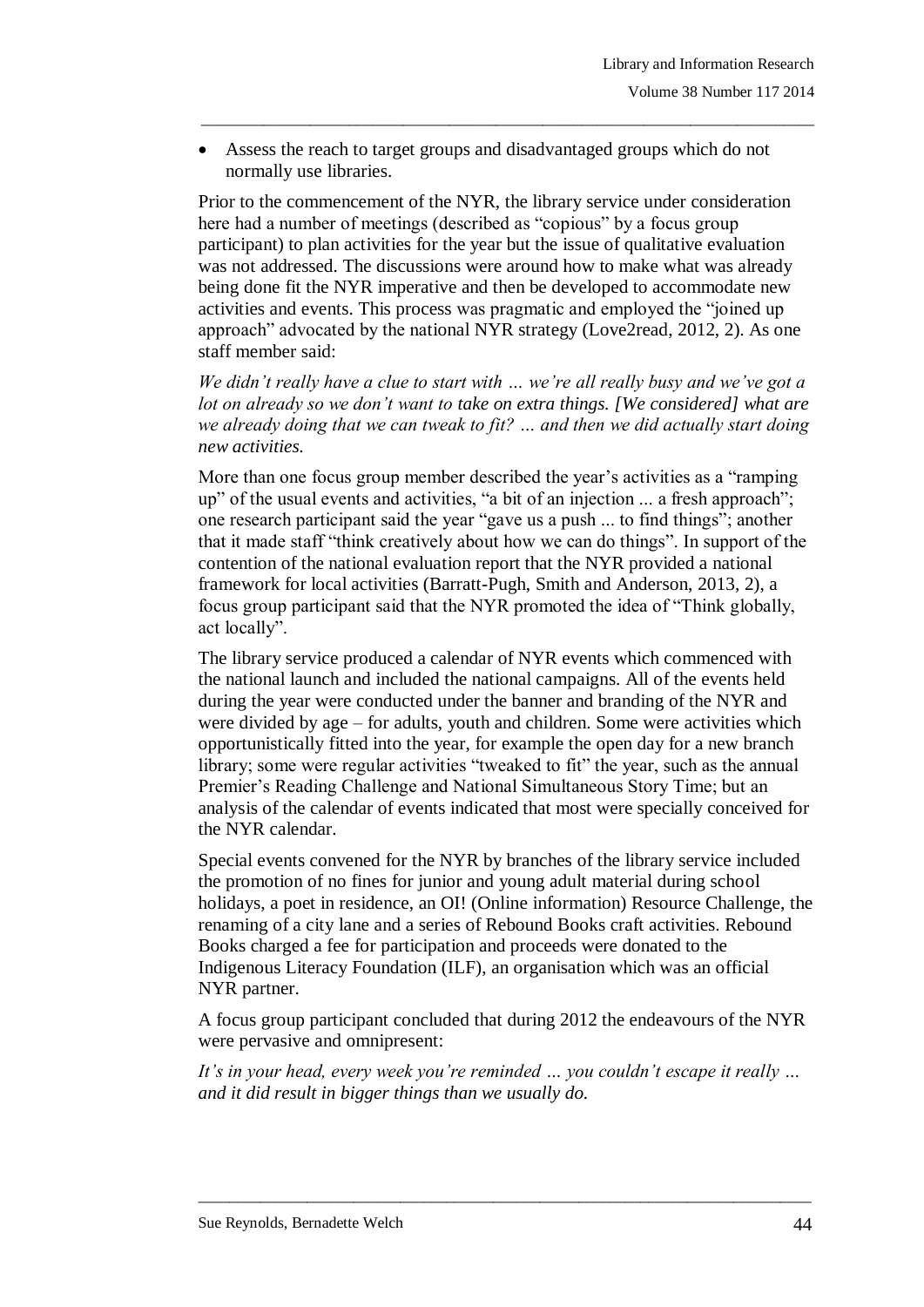### **4.3 A comparison of local and national evaluations**

The conclusions of the national evaluation (Barratt-Pugh, Smith and Anderson, 2013) are given below. They are discussed in relation to what happened at the library service under consideration in this research as discerned by asking relevant questions in the focus group sessions. Evidence in relation to each question from the focus group interviews is provided.

\_\_\_\_\_\_\_\_\_\_\_\_\_\_\_\_\_\_\_\_\_\_\_\_\_\_\_\_\_\_\_\_\_\_\_\_\_\_\_\_\_\_\_\_\_\_\_\_\_\_\_\_\_\_\_\_\_\_\_\_\_\_\_\_\_\_\_\_\_\_\_\_\_\_\_\_\_\_\_

### **4.3.1 The national framework was central to success**

In relation to this national finding focus group participants were asked to consider: Did the national NYR framework support local NYR activities?

It was clear from the discussions in the focus groups that many activities run during 2012 would have been offered regardless of the National Year of Reading. However, the national framework did provide a focus for the library's 2012 calendar of activities. According to a focus group participant the NYR gave a framework to "hang development off within the library" and this was valued by library staff. Additionally, its "Love2read" green and purple flower logo provided very recognisable branding used by libraries during the year (Love2read, 2013), with each petal representing the reading themes of feel, escape, laugh, cry, discover, think, dream, explore, question, grow. These themes were used by the library service to inspire reading lists selected by council staff each month in an activity related to the national campaign to bring the NYR to workplaces. Each list of titles was linked to the catalogue reserve system and this resulted in an apparently related spike in borrowing of the titles recommended. In addition focus group participants considered that the national approach created a "healthy competition between libraries" and was "energising", acting as "a bit of an injection [for] a fresh approach".

It was generally felt that the national framework helped by providing materials and branding and "raising our profile nationally in the work of libraries and books and reading across the country". The branding has been considered so successful nationally that it is continuing to be used by Love2read into 2013 "making the most of the momentum that had been created during the National Year of Reading" (Love2read, 2013).

# **4.3.2 Libraries were at the heart of the development, delivery and success**

To address this question, focus group participants were asked to consider: What role did the library play in its community during the NYR?

It was considered by the focus group members that the NYR badging reminded people, including staff of the library, that the basis for what the library does is founded on books and reading – "this is what we do". One focus group participant believes that the library is considered to be "all things to all people ... a lounge room ... a study ... a careers centre", but these roles were rendered more visible during the NYR, whilst also reminding people of the library's traditional core business related to books and reading.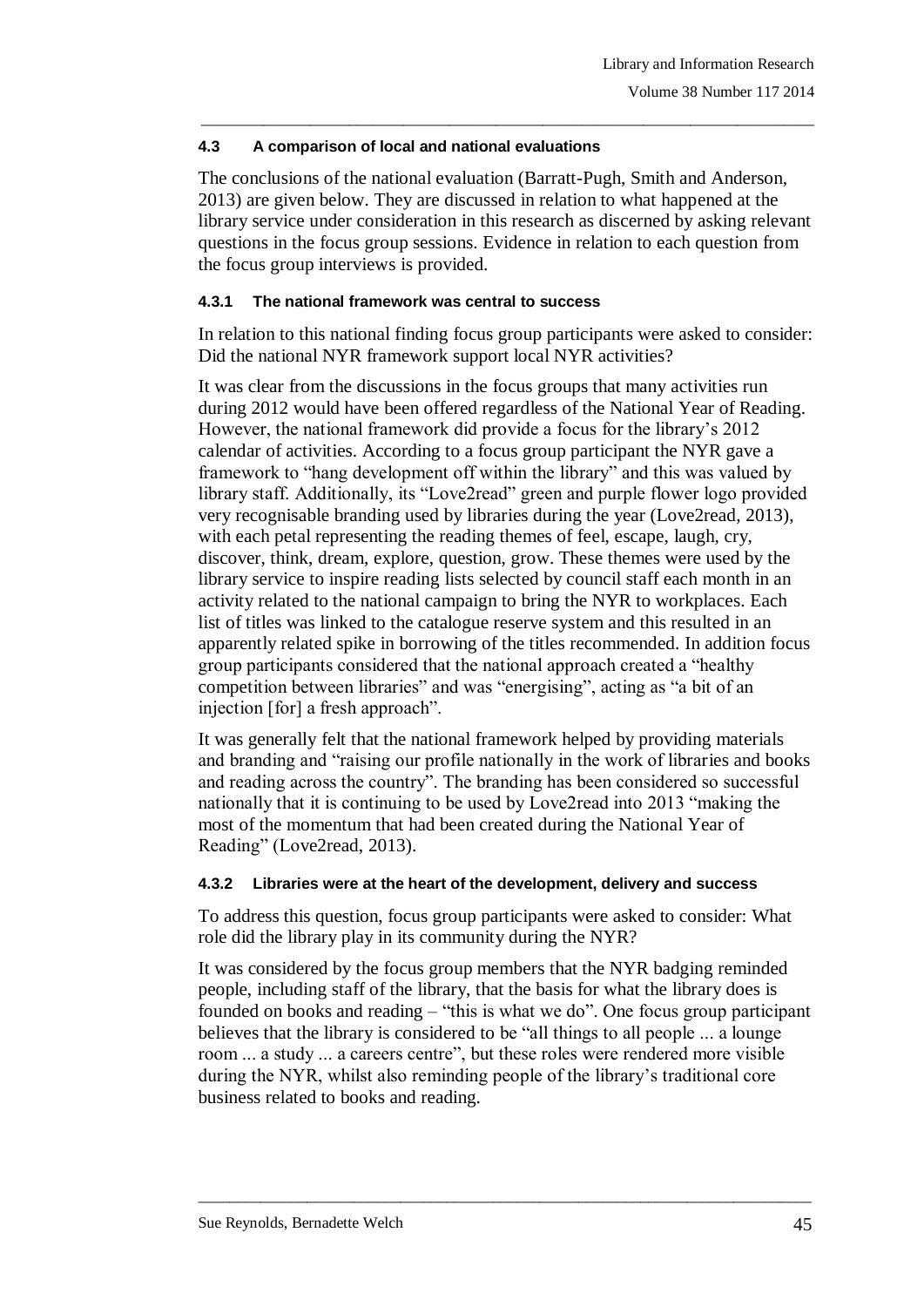### **4.3.3 Partnerships were crucial**

For the focus group participants were asked to consider the question: Were partnerships important for success?

\_\_\_\_\_\_\_\_\_\_\_\_\_\_\_\_\_\_\_\_\_\_\_\_\_\_\_\_\_\_\_\_\_\_\_\_\_\_\_\_\_\_\_\_\_\_\_\_\_\_\_\_\_\_\_\_\_\_\_\_\_\_\_\_\_\_\_\_\_\_\_\_\_\_\_\_\_\_\_

The dual nature of the partnership of the city's Lord Mayor with both the NYR nationally, as an official ambassador, and the city at a local level, was considered particularly important. The mayor's involvement at the national level as an official NYR ambassador raised the profile of the library within the city. As a former teacher of English literature, he was considered by a focus group participant to be the "perfect" ambassador to assist in countering the perception that "libraries are not really viewed as all that important ... just a library". The crucial role played by the mayor was summed up during a focus group, very pragmatically, as being vital because "It's very important that we're on the radar ... particularly for funding".

An additional partnership with a neighbourhood centre was established during the NYR and the library will continue with this particular partnership because the children involved "need to learn to read for both pleasure and literacy".

### **4.3.4 New and target audiences were reached**

This national finding was framed for the focus group participants in terms of questions related to: Were new target audiences involved, as well as existing target audiences?

During the NYR the library continued to service the groups listed on its website but these groups were specially "targeted for the year", with new activities developed for them as part of the NYR activities. New groups and individuals targeted during NYR and encouraged to visit a branch library included those new to the community and transient visitors, and people considered alone within it.

The poet in residence activity was aimed at attracting new people from different cultures, both male and female; aged-care groups came to talk about what reading meant to them and about books they loved; a homework group was established for NESB (non-English speaking background) children; new mothers who had not yet attended a regular session for infants, toddlers or pre-schoolers were targeted; and a group of recently released prisoners participated in a "Get back to life" program. School groups from all over the state visited the library for an exhibition of original illustrations from *Are we there yet?* a children's picture story book by Alison Lester which was an on-going part of the NYR activities.

There was mixed success with the activities designed for these identified groups. It was reported in a focus group that the response to the poet was "quite incredible" and life changing for some of the participants. This year-long program was very labour intensive (booking rooms, marketing, co-ordinating etc.) but "it was such an amazing success" that it was worth it. Focus group members involved with this NYR activity were excited by the program and by "the love in the room [which] was extraordinary". They believed that "It gave a lot to a small group of people… who will benefit from this in a massive way". The aged-care reading circle, as a supplement to the regular seniors group, was described as "one of the most energising things … all year … it was incredible". On the other hand, the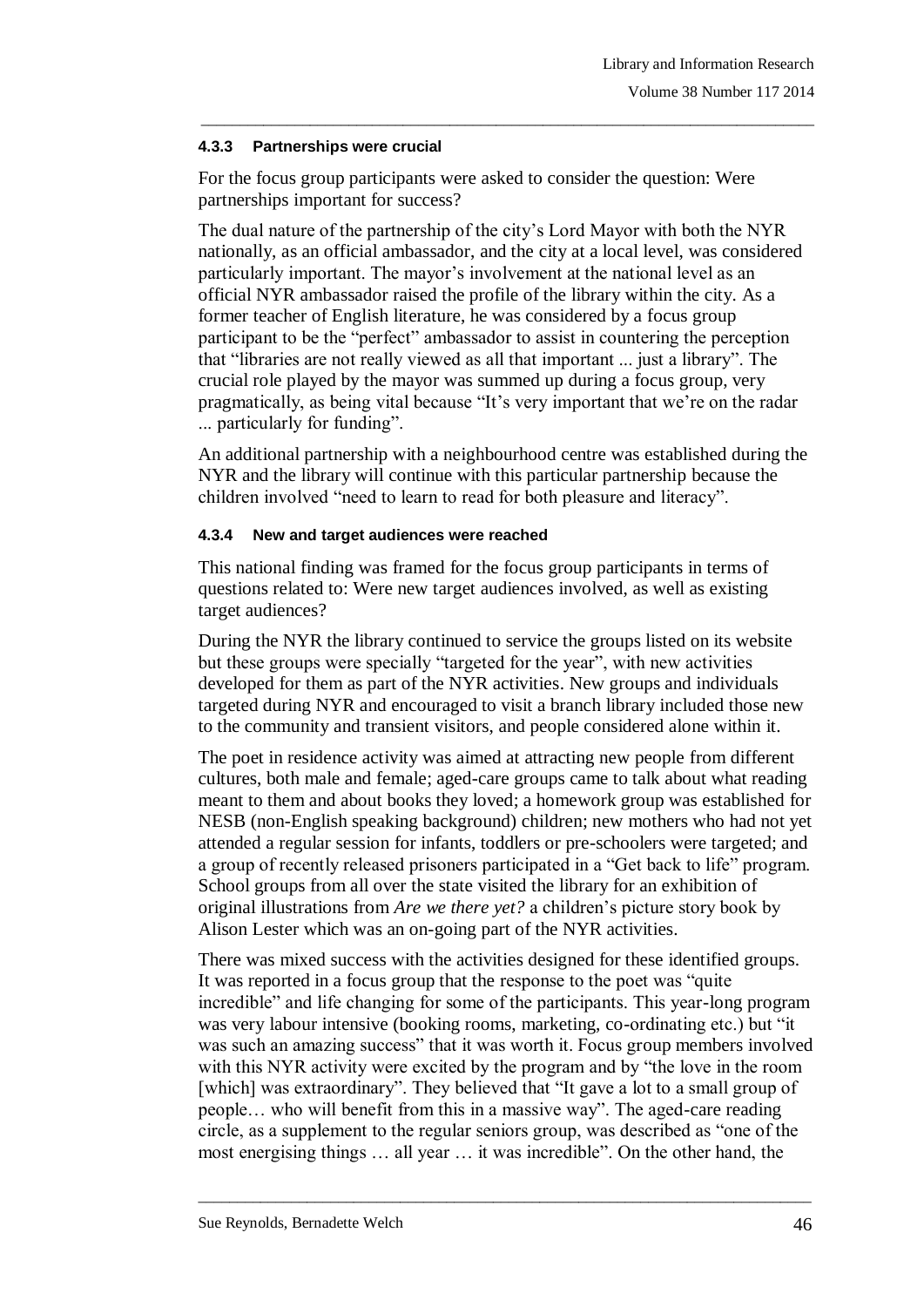recently-released prisoners group was not very successful due, it was felt, to their inexperience with books while in prison; and the new mothers' activity was very poorly attended, possibly due to inappropriate timing causing a clash with other activities.

\_\_\_\_\_\_\_\_\_\_\_\_\_\_\_\_\_\_\_\_\_\_\_\_\_\_\_\_\_\_\_\_\_\_\_\_\_\_\_\_\_\_\_\_\_\_\_\_\_\_\_\_\_\_\_\_\_\_\_\_\_\_\_\_\_\_\_\_\_\_\_\_\_\_\_\_\_\_\_

Nonetheless, the library intends to persist with some of the unsuccessful projects aimed at new target groups, for example NESB children, and prisoners. These two target groups are particularly important in view of the NYR's aim to address poor literacy rates in Australia and the local library's own NYR aim to reach "disadvantaged groups which do not normally use libraries". A focus group participant articulated the reason for pursuing activities for these and other groups: "we're not only committed … we want to support [them]".

### **4.3.5 Evaluation needed to be extended**

This finding from the overall evaluation of the NYR was definitely significant for the library in this research and the focus group participants were asked to consider: Was evaluation extensive enough?

The answer to this question is that generally there was no qualitative evaluation made of either individual events or of the NYR overall. Library staff admitted that, in fact, they had merely collected a few feedback sheets (for one event only) and produced a very brief "highlights" report aimed at sharing what had occurred during the year in terms of events and activities held, together with some output measures such as the number of attendees. This report was described as "Fairly brief ... so it could be shared. But that's it". Nonetheless, focus group participants considered that the NYR acted as a "good shop window to promote services that we do all the time", and the highlights report was able "to say look at … what we did, look at what we can do".

There was no detailed formal reviewing of the year and generally feedback was "conversational rather than on paper… over a long coffee". The reasons given for this was that "it didn't work", "ticked boxes tell you nothing", "it's hard to do" and "it just really wrecks the whole thing". This last comment was made in relation to the poet in residence program where staff felt that collecting formal evaluations would have interfered with the "vibe" for the "people [who] were just elated by it all" and that "the love in the room" would have been "such a hard thing to actually measure or put down in words". Staff felt that they could "just tell" if something was successful or not for the client groups targeted by each activity.

The library did collect membership, loans and visitor statistics for 2010, 2011 and 2012 as recommended by the national NYR agenda, and to meet the library's local NYR aims to increase membership and loans. The figures for new members, loans and visitors for each year 2010, 2011 and 2012 (the NYR) are shown in Table 1.

| Year                   | New members   Loans |           | Library visits (Door count) |
|------------------------|---------------------|-----------|-----------------------------|
| 2010-2011   17,417     |                     | 1,257,872 | 997,810                     |
| $2011 - 2012$   19,600 |                     | 1,302,166 | 1,035,399                   |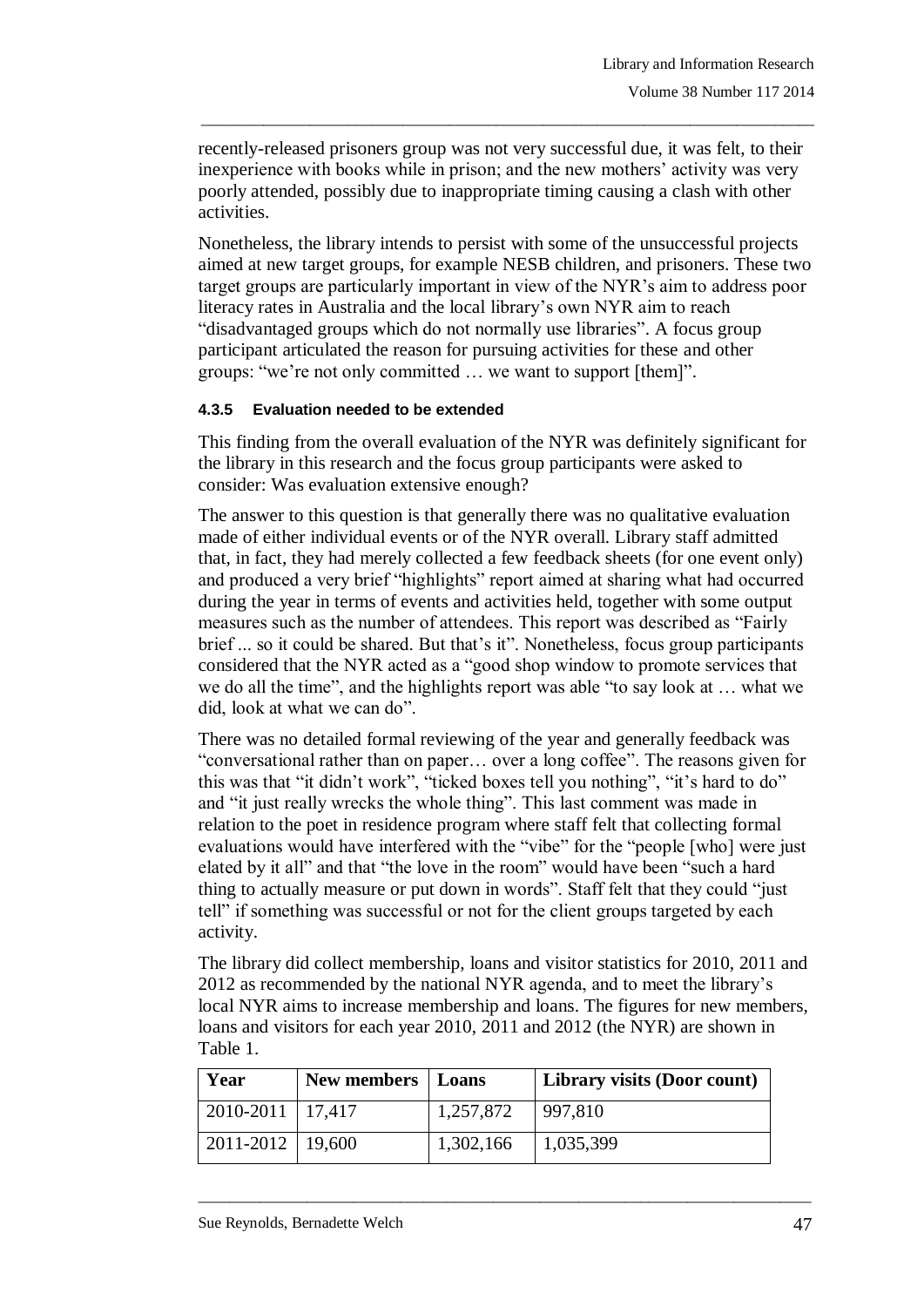| $2012 - 2013$ 31,409 | $\vert 1,321,383 \vert 1,105,276 \vert$ |  |
|----------------------|-----------------------------------------|--|

\_\_\_\_\_\_\_\_\_\_\_\_\_\_\_\_\_\_\_\_\_\_\_\_\_\_\_\_\_\_\_\_\_\_\_\_\_\_\_\_\_\_\_\_\_\_\_\_\_\_\_\_\_\_\_\_\_\_\_\_\_\_\_\_\_\_\_\_\_\_\_\_\_\_\_\_\_\_\_

# **Table 1: Library statistics 2010–2013.**

The difference in new member numbers from 2010 to the end of the National Year of Reading in 2012 is substantial, but attribution for the increase is difficult to ascribe definitively to the NYR without further research. One library staff member suggested that the NYR probably did contribute to the upward trend, augmented by both new reader development practices employed by library staff (introduced to support NYR activities) and the redesigning of library spaces. Another member of staff said "Not sure if it would have happened anyway or if the NYR was responsible. Perhaps a little of both?" The same could perhaps be said for increases in loans and library visits over the same time period.

Additional quantitative measures indicated that a "bump" occurred in reserves, related to titles promoted during the year (for example, from booklists compiled from staff recommendations), and there was an increase in local children joining the library once they realised they could use it for book borrowing and not just for playing games.

### **4.3.6 Funding was a factor**

In answer to the question "Was funding a significant factor?" it was indicated that no targeted funding was provided in the budget for the NYR related activities. This was not considered to be an inhibiting factor for conducting activities although focus group participants did consider that they were overloaded with tasks and could have done with some dedicated funding for additional staff hours during the year.

#### **4.4 NYR evaluation specific to the library under consideration**

Qualitative outcomes were not formally considered by the library service being considered in this research; however, some general outcomes were articulated by the focus group participants. The national aim of raising the status of reading appears to have been very successful at the local level – in the library itself, in the local council and for the library's clients – based on the number of participants in activities. The library staff said that:

*We thought we were doing good reading things because we were doing the standard reading things – book groups and stuff – but it's made [us] focus on what else it is that the public would like.*

The library was particularly pleased with the staff training program developed inhouse and rolled out during the NYR to every staff member in order to improve reader development. The library realised that:

*You can't promote your library as being a place where you can come and talk about books if the staff aren't ready.*

This training program provided scaffolding for reader services (for example, tips on interacting with patrons) and raised awareness amongst library staff of the importance of books and reading in the library's service.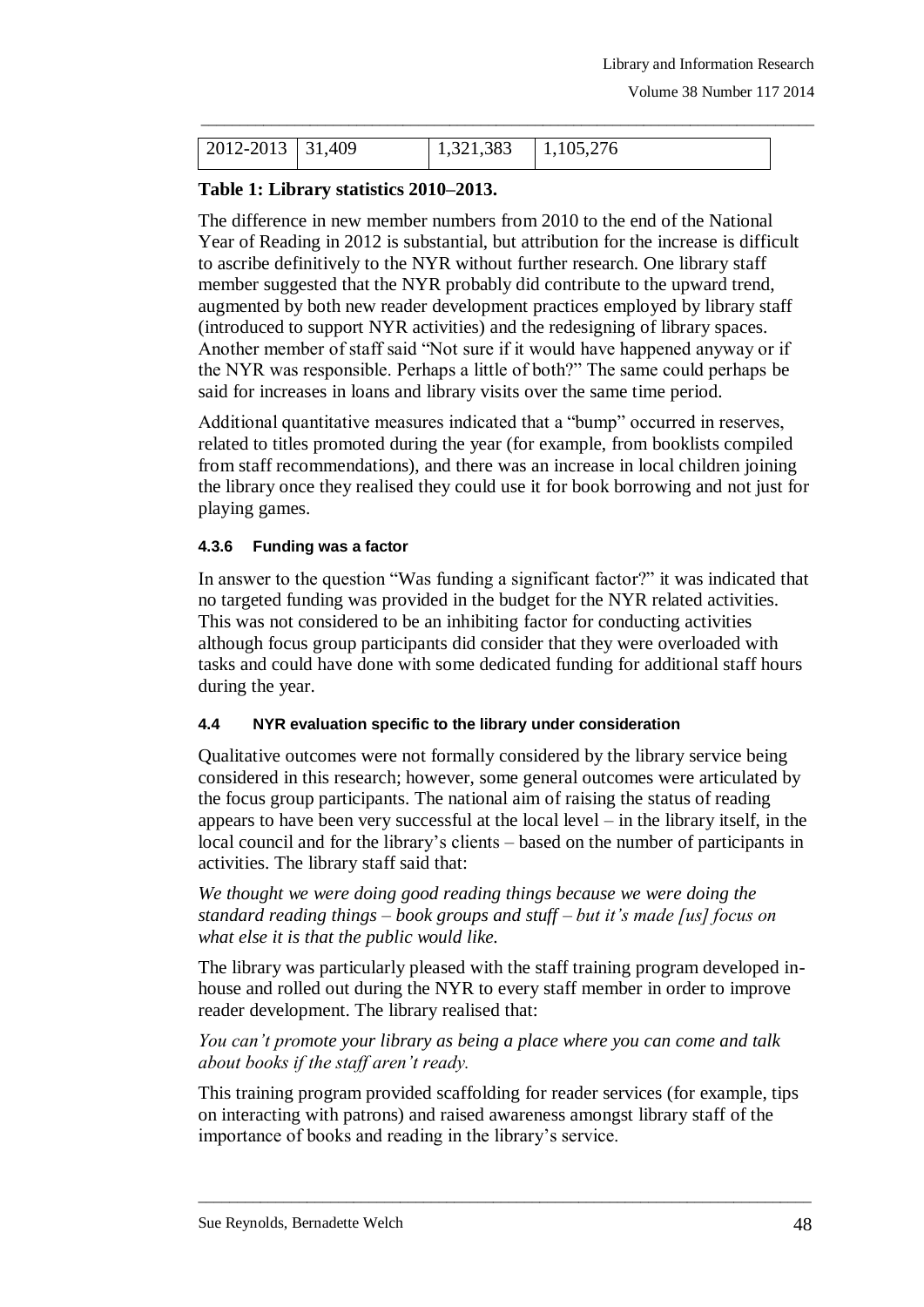The NYR also helped with planning for programs in the year to follow (2013), with a new programs co-ordinator appointed to develop activities across the board, for children, youth and adults. The year taught staff that they had "permission to try and fail" and that:

\_\_\_\_\_\_\_\_\_\_\_\_\_\_\_\_\_\_\_\_\_\_\_\_\_\_\_\_\_\_\_\_\_\_\_\_\_\_\_\_\_\_\_\_\_\_\_\_\_\_\_\_\_\_\_\_\_\_\_\_\_\_\_\_\_\_\_\_\_\_\_\_\_\_\_\_\_\_\_

*If it works go with it, if it's feeling like a hard slog… just don't do it… don't put your energy into that.*

One person summed up her involvement with activities during the NYR as having made her "feel really proud… because we came up with quite an amazing list of activities".

Problems associated with being involved in the NYR activities also provided learning opportunities for library staff. Problems included: it was labour and time intensive, with too many groups targeted so that it became overwhelming at times; some activities were too large and too varied in demographics, and some were not successful in terms of numbers; promotion was considered to be difficult. These factors in particular mean that some of the events organised for the NYR will not be sustainable into the future. As one participant in the focus group interviews said "We're just finding more on our plate so really it's not sustainable".

Additionally, there was a lot of staff turnover occurring in the library system, not related to NYR, during 2012 and this particularly impacted on the library's ability to focus on the reading programs and, most importantly, on the ability of the library to conduct strategic evaluations of the year's events and activities. This was a regret for library staff members who realised that the lack of formal evaluation was "our downfall because we have no evidence" of the success of our NYR activities.

However, in the end, the library staff involved with this research considered that the NYR had been "not just about generating reading, it's about community". The library found that:

*Every time we go out to community consultation, the one thing the community want is a library… it's a wonderful thing because our programs are very much entrenched in that holistic outlook of bringing community together.*

One focus group participant considered that:

*the bottom line [is] pleasure... National Year of Reading makes us celebrate it a lot more… every year's the National Year of Reading and that's a great thing.* 

This statement can be used as an affirmative answer to the question posed by Rankin, Brock and Matthews (2009): "Why can't very year be a National Year of Reading?"

### **5 Conclusion**

Rankin, Brock and Matthews's (2009, 21) evaluation of the UK NYR considered that the "voice and experiences of the practitioner proved to be … really important". In the current research, the combination of output statistics and the voice of the practitioners did go some way to offering a perspective of the impact of the NYR on the library service being investigated. In participating in this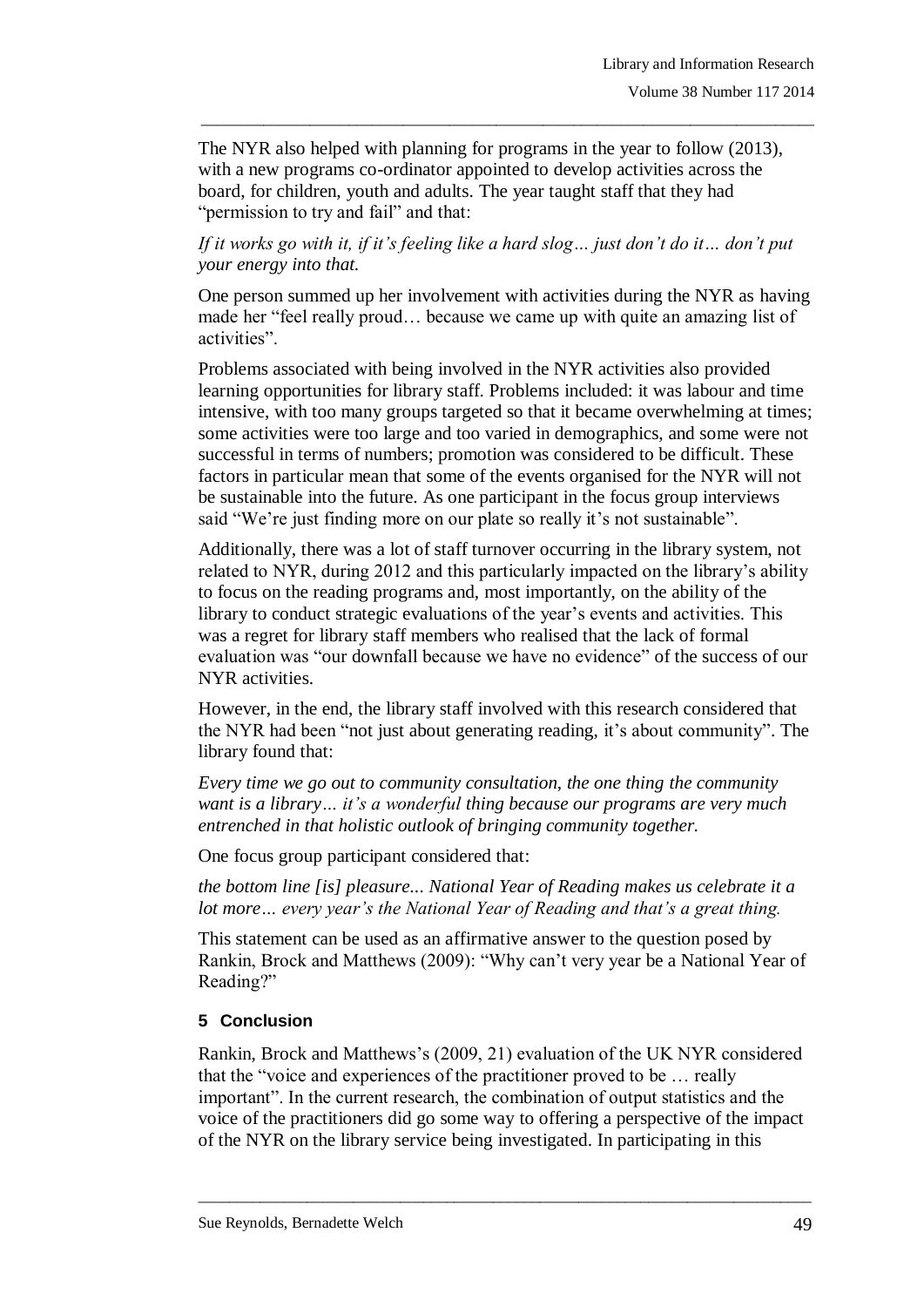research process, staff were offered a chance for reflection which necessitates some consideration of "impact" and can be a beginning for this process.

\_\_\_\_\_\_\_\_\_\_\_\_\_\_\_\_\_\_\_\_\_\_\_\_\_\_\_\_\_\_\_\_\_\_\_\_\_\_\_\_\_\_\_\_\_\_\_\_\_\_\_\_\_\_\_\_\_\_\_\_\_\_\_\_\_\_\_\_\_\_\_\_\_\_\_\_\_\_\_

The library staff who participated in the focus groups indicated that there was little or no formal evaluation of the NYR activities but their reflections on the year articulated what they valued, enjoyed, and benefited from during the year, and what was difficult and unsuccessful. Generally, they considered the year to be successful in terms of the activities delivered and their own learning but they also admitted that they had no hard evidence of this. Feeling the "love in the room" is not a measurement of impact.

Ellard, Kelly and McKerracher (2012, 263) suggest that the "success of the [NYR] can be judged through the media results, the partnerships developed and the in-kind support received" and that the lasting legacy is "the attention libraries received from the highest levels of government". These successes are all metricbased measurements reflecting an input, process, output model rather than consideration of impact on people or society and it remains to be seen if there is in fact a lasting legacy. Neither impact nor value can be determined without evaluating the outcomes for participants in the programs and activities of the NYR (including library staff) and then considering the effect of these outcomes in terms of impact, using impact measures such as those suggested by the UK GSOs or the ISO standard (when it is released).

The national evaluation of the NYR asserts that the year has:

*Placed libraries and library strategies at the heart of current social development programs, aligned with the current government educational targets… and uniting community groups around a core social necessity.*

(Barratt-Pugh, Smith, and Anderson, 2013, 83)

Now is the time to take this foundation and plan for future activities with impact measures embedded in the plan. As the evaluation document states "a year is not enough" (Barratt-Pugh, Smith and Anderson, 2013, 90); it is recommended that "evaluation should be built into every continuing initiative" (Barratt-Pugh, Smith and Anderson, 2013, 90). The type of evaluation needed, if a measure of impact is required, should be carefully considered before each "continuing initiative" is reenacted.

Both the UK GSOs and the new ISO standard could be used to achieve the necessary evaluation if the relevant model and framework are implemented in the planning process. One participant in the focus group interviews said that, in relation to the NYR, "It's hopefully not just going to drop… certainly there'd be a current to continue". But it is only worth continuing if there really is an impact that is discernible and valuable to the stakeholders and of social value to the library community.

The "elusive" (Markless and Streatfield, 2013, 63) aspect of measuring impact offers the biggest challenge to libraries trying to justify their programs and activities – for recognition, funding and sustainability. Additionally, Creaser and Spezi (2013) consider that one of the main issues with measuring impact in that it requires labour intensive planning, involving stakeholders in the determination of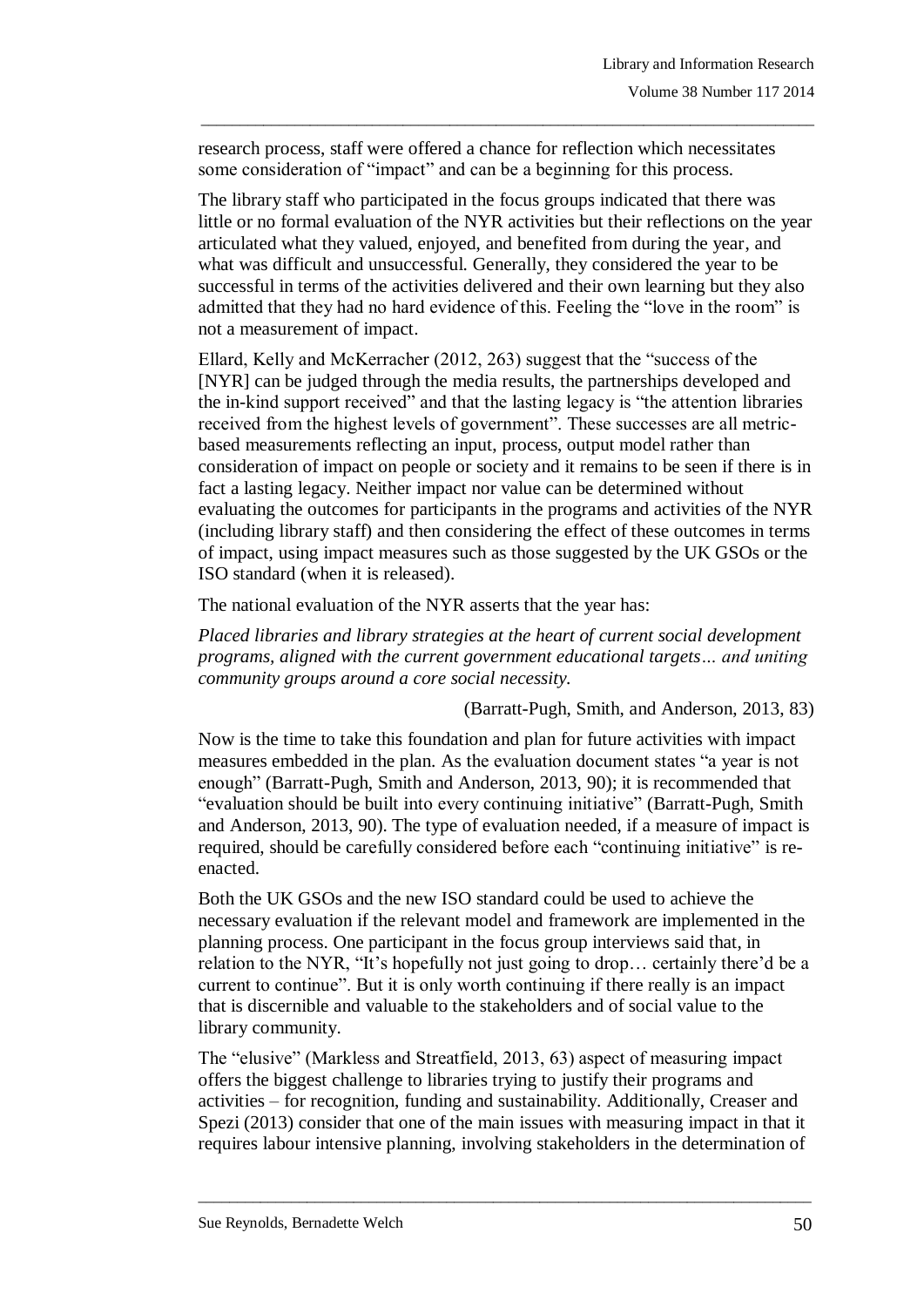the required social outcomes from the outset and establishing work practices to achieve these. The cost of the implementation process may be prohibitive for libraries in a tough economic environment. Creaser and Spezi (2013) suggest that implementing a hybrid model, incorporating both qualitative and quantitative measures, may act as an interim measure as both libraries and their parent bodies assimilate the value of impact measures.

\_\_\_\_\_\_\_\_\_\_\_\_\_\_\_\_\_\_\_\_\_\_\_\_\_\_\_\_\_\_\_\_\_\_\_\_\_\_\_\_\_\_\_\_\_\_\_\_\_\_\_\_\_\_\_\_\_\_\_\_\_\_\_\_\_\_\_\_\_\_\_\_\_\_\_\_\_\_\_

Australian libraries are yet to seriously address impact measures but they can benefit from the research and discussion which has been underway in the United Kingdom and United States and perhaps look forward to the release of the new International Standard as a common means for defining and measuring impact and value.

# **References**

American Library Association (2013) *Key action areas*. URL <http://www.ala.org/aboutala/missionpriorities/keyactionareas> [accessed 24.11.13].

Australian Bureau of Statistics (2013) Background characteristics. *4228.0 - Programme for the International Assessment of Adult Competencies, Australia, 2011-12*. URL

[http://www.abs.gov.au/ausstats/abs@.nsf/Lookup/4228.0Main+Features202011-](http://www.abs.gov.au/ausstats/abs@.nsf/Lookup/4228.0Main+Features202011-12) [12](http://www.abs.gov.au/ausstats/abs@.nsf/Lookup/4228.0Main+Features202011-12) [accessed 24.11.13].

Australian Library and Information Association (2006) *Statement on information literacy for all Australians*. URL [http://www.alia.org.au/about-alia/policies](http://www.alia.org.au/about-alia/policies-standards-and-guidelines/statement-information-literacy-all-australians)[standards-and-guidelines/statement-information-literacy-all-australians](http://www.alia.org.au/about-alia/policies-standards-and-guidelines/statement-information-literacy-all-australians) [accessed 24.11.13].

Australian Library and Information Association (2011) *Beyond a quality service: strengthening the social fabric; standards and guidelines for Australian public libraries*. Deakin, ACT: ALIA.

Barratt-Pugh, C., Smith, P. and Anderson, K. (2013) *What a difference a year made! An evaluation of the National Year of Reading 2012 in Western Australia, Queensland and the Australian Capital Territory*. Perth: Centre for Research in Early Childhood, Edith Cowan University.

BOP Consulting (2009) *Capturing the impact of libraries*. London: Department for Culture, Media and Sport.

Central Intelligence Agency (2013) Literacy, *The world factbook*. URL <https://www.cia.gov/library/publications/the-world-factbook/fields/2103.html> [accessed 24.11.13].

Chartered Institute of Library and Information Professionals (2013) *Information literacy project: Overview*. URL [http://www.cilip.org.uk/cilip/advocacy-awards](http://www.cilip.org.uk/cilip/advocacy-awards-and-projects/projects-and-reviews/information-literacy-project/information-0)[and-projects/projects-and-reviews/information-literacy-project/information-0](http://www.cilip.org.uk/cilip/advocacy-awards-and-projects/projects-and-reviews/information-literacy-project/information-0) [accessed 24.11.13].

Creaser, C. and Spezi, V. (2013) Quality frameworks for public libraries. *CILIP Update* October, 32-35.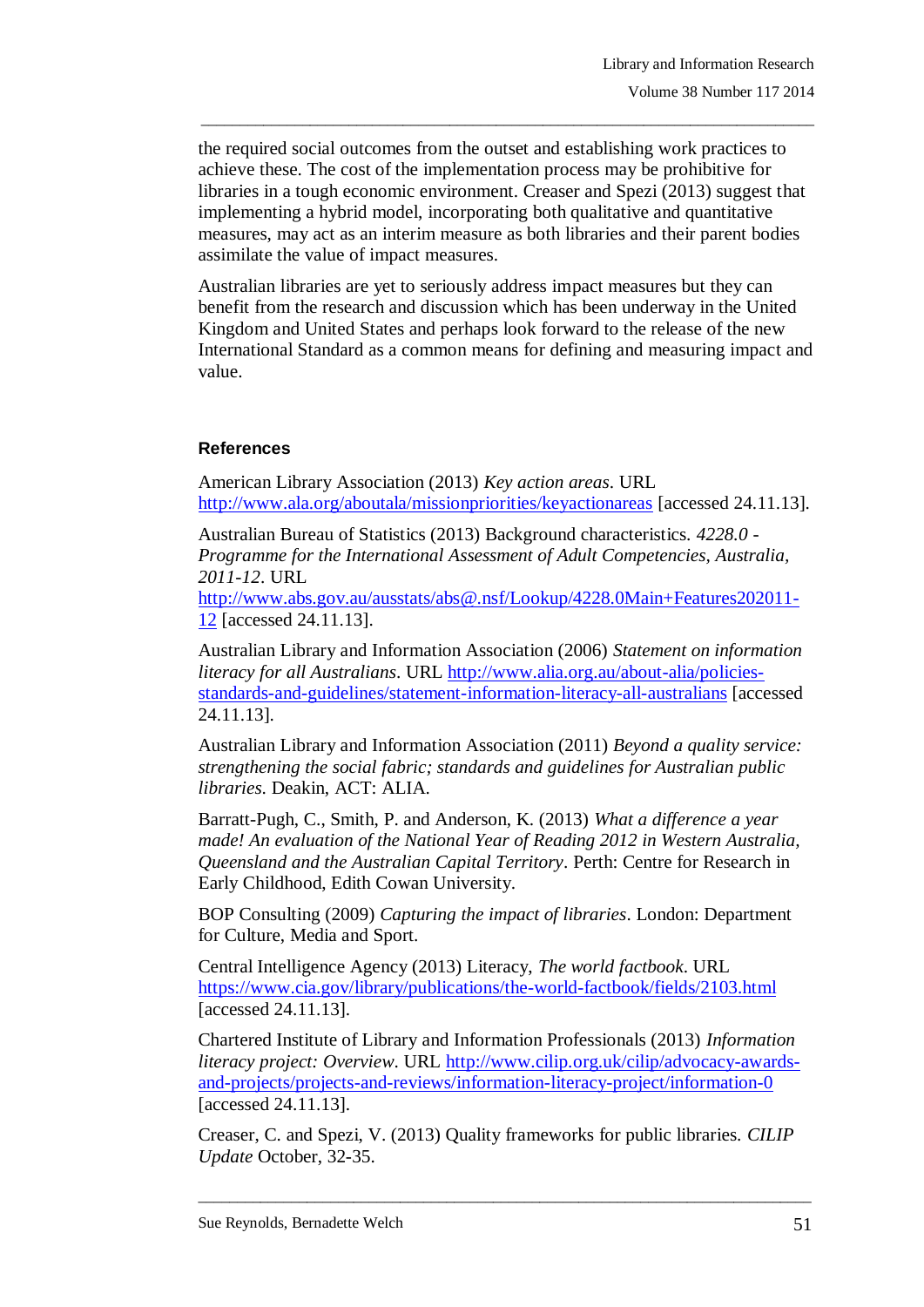Ellard, R., Kelly, P. and McKerracher, S. (2012) National Year of Reading: A year-long celebration and a lasting legacy, *Australian Library Journal* **61**(4), 255- 263.

\_\_\_\_\_\_\_\_\_\_\_\_\_\_\_\_\_\_\_\_\_\_\_\_\_\_\_\_\_\_\_\_\_\_\_\_\_\_\_\_\_\_\_\_\_\_\_\_\_\_\_\_\_\_\_\_\_\_\_\_\_\_\_\_\_\_\_\_\_\_\_\_\_\_\_\_\_\_\_

Hosseini-Ara, M. and Jones, R. (2013) Overcoming our habits and learning to measure impact, *Computers in Libraries* **33**(5), 3-7. URL [http://www.infotoday.com/cilmag/jun13/Hosseini-Ara\\_Jones--Overcoming-Our-](http://www.infotoday.com/cilmag/jun13/Hosseini-Ara_Jones--Overcoming-Our-Habits-and-Learning-to-Measure-Impact.shtml)

[Habits-and-Learning-to-Measure-Impact.shtml](http://www.infotoday.com/cilmag/jun13/Hosseini-Ara_Jones--Overcoming-Our-Habits-and-Learning-to-Measure-Impact.shtml) [accessed 24.11.13].

ISO/DIS 16439 (2013) *Methods and procedures for assessing the impact of libraries*. URL

[http://www.iso.org/iso/home/store/catalogue\\_tc/catalogue\\_detail.htm?csnumber=](http://www.iso.org/iso/home/store/catalogue_tc/catalogue_detail.htm?csnumber=56756) [56756](http://www.iso.org/iso/home/store/catalogue_tc/catalogue_detail.htm?csnumber=56756) [accessed 24.11.13].

Library Council of New South Wales (2008) *Enriching communities: The value of public libraries in New South Wales*. URL [http://www.sl.nsw.gov.au/services/public\\_libraries/docs/enriching\\_communities.p](http://www.sl.nsw.gov.au/services/public_libraries/docs/enriching_communities.pdf) [df](http://www.sl.nsw.gov.au/services/public_libraries/docs/enriching_communities.pdf) [accessed 24.11.13].

Love2read (n.d. a) *National Year of Reading 2012*. URL <http://www.love2read.org.au/NYRreport.pdf> [accessed 24.11.13].

Love2read (n.d. b) *The National Year of Reading*. URL [https://love2read2012.wikispaces.com/file/view/NationalYearofReadingIntroducti](https://love2read2012.wikispaces.com/file/view/NationalYearofReadingIntroduction110902.pdf) [on110902.pdf](https://love2read2012.wikispaces.com/file/view/NationalYearofReadingIntroduction110902.pdf) [accessed 24.11.13].

Love2read (2012) *National Year of Reading 2012: Briefing paper for participants in the National Year of Reading legacy event, 12 November, 2012*. URL <http://love2read2012.wikispaces.com/Legacy+event> [accessed 24.11.13].

Love2read (2013) *About us*. URL<http://www.love2read.org.au/about-us.cfm> [accessed 24.11.13].

Markless, S. and Streatfield, D (2013) *Evaluating the impact of your library*. London: Facet.

Museums, Libraries and Archives Council (2008) *Generic social outcomes*. URL <http://www.inspiringlearningforall.gov.uk/toolstemplates/genericsocial/> [accessed 24.11.13].

Poll, Roswitha (2012) Can we quantify the library's influence? Creating an ISO standard for impact assessment. *Performance Measurement and Metrics*, **13**(2), 121-130.

Rankin, C., Brock, A. and Matthews, J. (2009) Why can't every year be a National Year of Reading? An evaluation of the NYR in Yorkshire, *Library and Information Research*, **33**(104), 11-25.

Rooney-Browne, C. (2011) Methods for demonstrating the value of public libraries in the UK: A literature review. *Library and Information Research*, **35**(109), 3-39.

SGS Economics and Planning (2011) *Dollars, sense and public libraries: The landmark study of the socio-economic value of Victorian public libraries*. URL